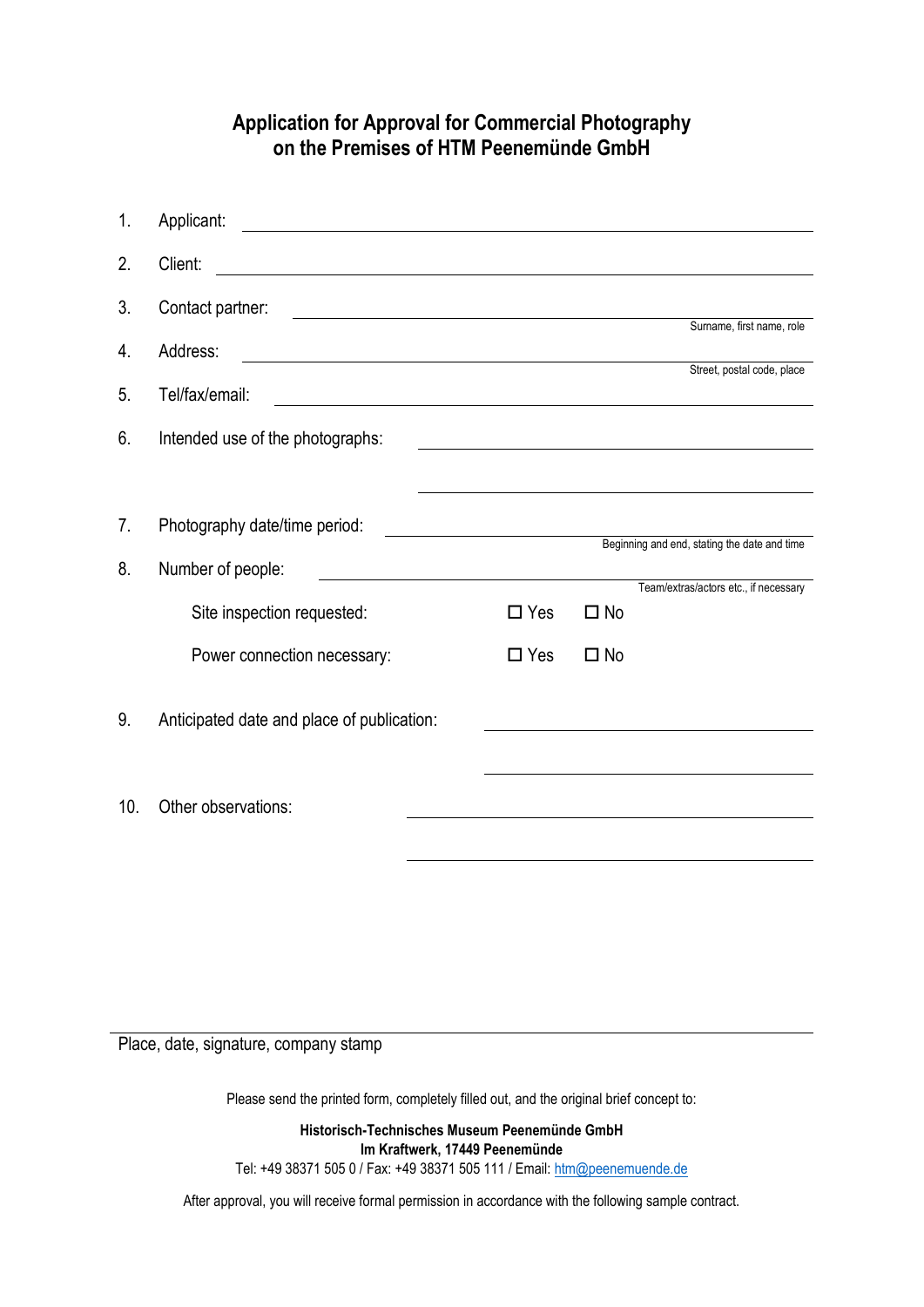## **Contract for the execution of commercial photography on the premises of HTM Peenemünde GmbH**

| HTM Peenemünde GmbH                                                                                      |                                |
|----------------------------------------------------------------------------------------------------------|--------------------------------|
| represented by the Managing Director, Mr Michael Gericke<br>(hereinafter referred to as Approving Party) |                                |
|                                                                                                          |                                |
|                                                                                                          | Im Kraftwerk, 17449 Peenemünde |

represented by: (hereinafter referred to as Approved Party)

The following agreement is concluded:

1. The Approved Party intends to photograph the following motifs on the business premises of the Approving Party:

........................................................................................................................................ ........................................................................................................................................ for publication in: ........................................................................................................................................ (place of publication and publication date) 2. The Approving Party grants approval to carry out the corresponding photography on ............... (date). A museum employee will be provided for support.

- 3. The granting of approval is free of charge. In return, the Approving party will receive 2 specimen copies of all publications for free, unprompted.
- 4. The copyrights will lie with the Approved Party. The resulting photography may only be used for the requested purpose and for exhibitions, book and exhibition reviews, and media publications in this regard. Any further use, transfer, duplication etc. by the Approved Party may only be carried out upon prior written request and requires prior written permission from the Approving Party.
- 5. The Approved Party will provide the Approving Party with one copy of each photograph, free of charge, and upon publication by the Approving Party, the Approved Party will be named as the creator.